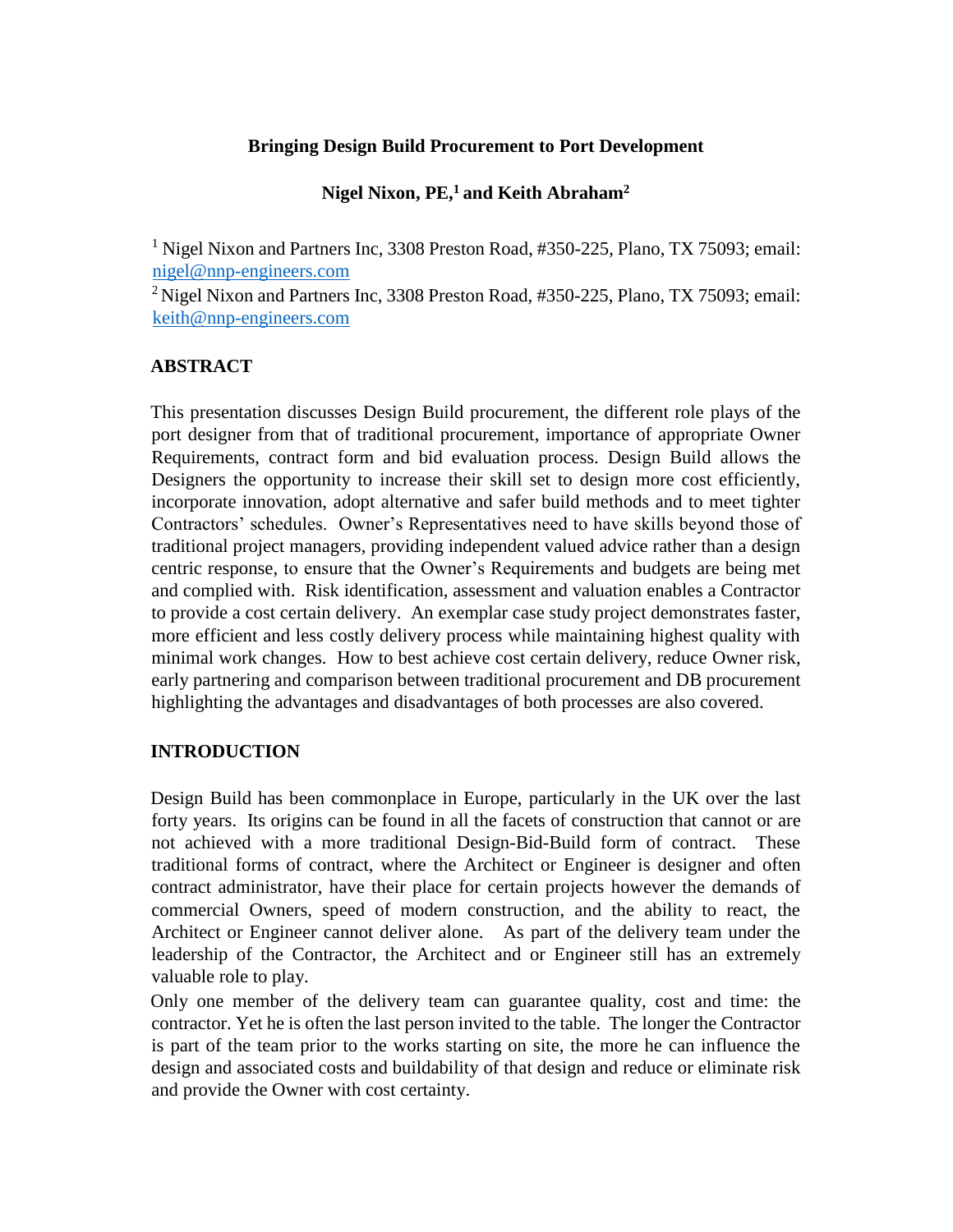Too often the Contractor is left out of the picture early in the process, with the design developed from an Owner's brief, by the Architect, Engineer and Cost Consultant. The Owner has a requirement, the Architect interprets, the Owner asks how much? Remember, the Owner often recalls the first number you tell him.

With the design team assembled, they develop the design, referring to the Cost Consultant as appropriate, possibly (and hopefully) being directed by the Owner's Representative, but nobody yet knows at this stage the real cost. What will the construction market tell you how much it will cost? How will the risk will be considered and priced? How long it will the project really take?

There is a tendency to use a design build procurement route to simply offload responsibility. Develop the design, obtain bids from five or six Contractors, drive down price, and expect the Contractor take on all the risk. Accordingly, the successful Contractor will look to find opportunities to save money, cut corners possibly and do the minimum to deliver the project at maximize profit. Sadly this "design and dump" is prevalent in the U.K. and not what design build was developed for. It is the worst scenario for our industry and we must strive to avoid it.

NASA astronaut Alan Shepard who, when asked by a reporter what he thought about while inside the capsule atop the Redstone rocket, he said "The fact that every part of this ship was built by the low bidder." The analogy is true for construction project where likewise it takes over million actions and parts to construct a building.

Once attending a lecture where the speaker, advocating the Design-Bid-Build route stated, "You would not buy a design build car". Well the construction industry has been plagued for decades being compared with the car industry, particularly on quality. A response to that is for the majority of projects (roll out programs and off-site manufacturing excepted) we are building a prototype every time we start a new site, the earlier the full team is assembled the better. If an Owner feels he has to bid the works to provide probity to the public purse or the shareholder's then limit the number of bidders, give them time to bid it properly and sufficient time in the lead up to site activities and let him set the schedule for how and when he will deliver the building.

True Design Build is where an Owner has a requirement, and the thinks he knows what he wants, requires some assistance to formulate that requirement into a brief to approach a Contractor or number of Contractors. However, with the differing permitting regulations and constraints from country to country, that simply doesn't happen. So, the next best thing is to do engage early with an Owner's Representative and selected design team to establish the brief and budget and to develop the minimal design to obtain the necessary build consents. Having gone that step to formulate the brief into a requirement, the risk on the project then needs to be assessed to allow the party who can guarantee quality, cost and time the best opportunity to deliver it.

The prime driver in most construction projects is to deliver cost certainty for either the State or other stake holders. An essential funder or shareholder requirement. To achieve this, the project risks need to be identified, managed and eradicated prior to agreeing the contract. A clear strategy for risk mitigation and management will deliver the cost certainty required on any scheme irrespective of size and complexity. Appropriate highlevel cost advice on a project must be provided by a leading authority on the economics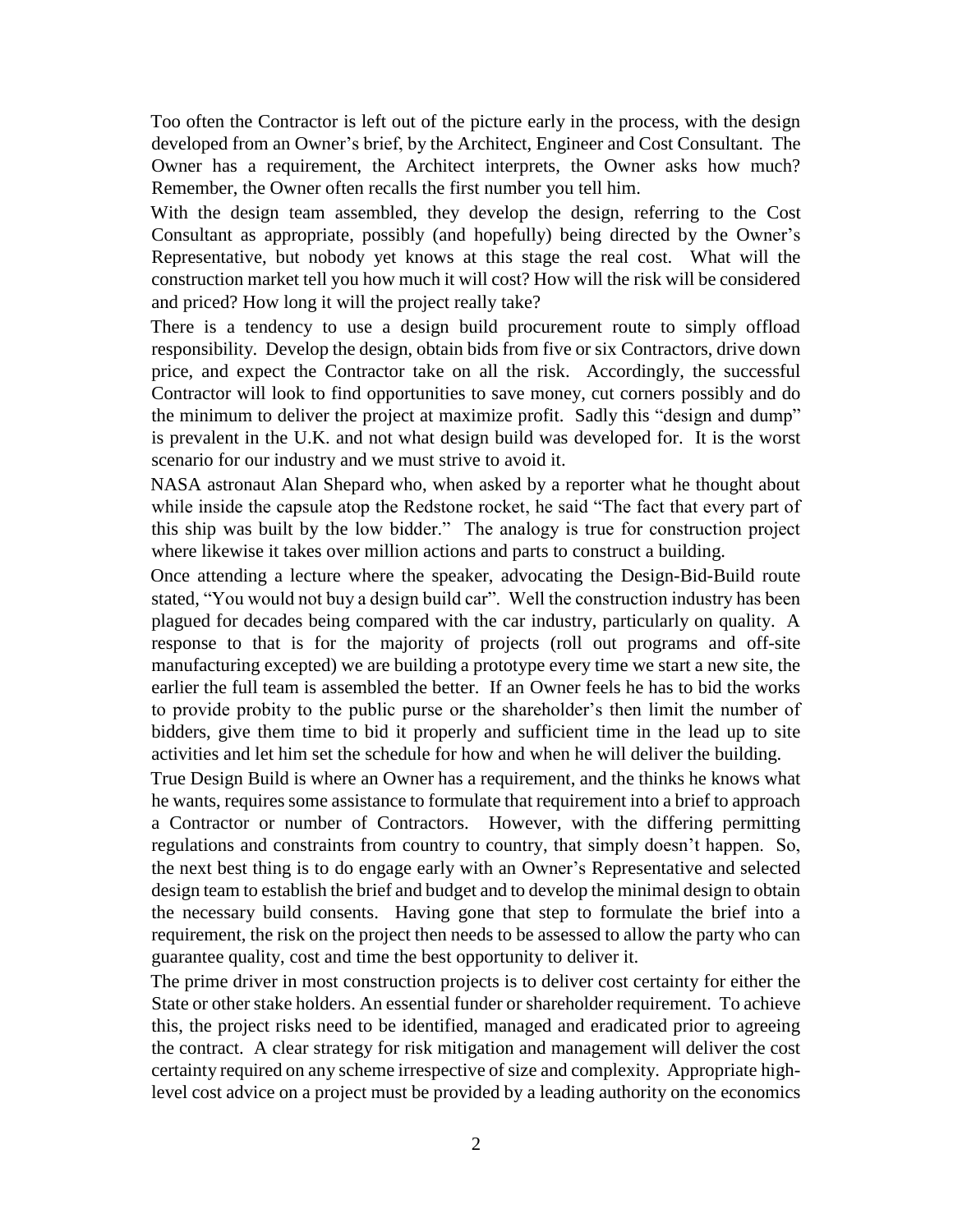of schemes, the nature of such advice being dependent on project scale, profile and complexity.

Whether giving a simple Owner's Requirement (as will be seen in the case study) or a highly-detailed Owner's Requirement, the result will be the same where excellence in design can be achieved in both. That is despite the project drivers and project risk profile being different. Wherever the risk lies, the Owner, his representative and the design team have to give the Contractor the best possible chance of assessing, quantifying and pricing that risk where it cannot be eliminated. It is the Contractor whose has the expertise is managing and quantifying risk, no one else in the delivery team can.

So, whatever the level of information the Contractor is given, the Owner knows that it is the Contractor who is going to deliver him the finished product. What the Designers and Owner's Representatives must do is to give the time and information to enable the delivery and achieve design excellence and where ever possible encourage the selected Contractor to own the site information.

# **DESIGN BUILD (DB) v DESIGN BID BUILD (DBB)**

With Design Build the contractual and communication routes are different to those of a more traditional Design Bid Build route as can be seen below:



Figure 1 – DBB and BD Responsibilities

This simpler contractual and communication route brings advantages such as:

- Contractor owning risk best achieves cost certainty
- No work change order contracts or time extensions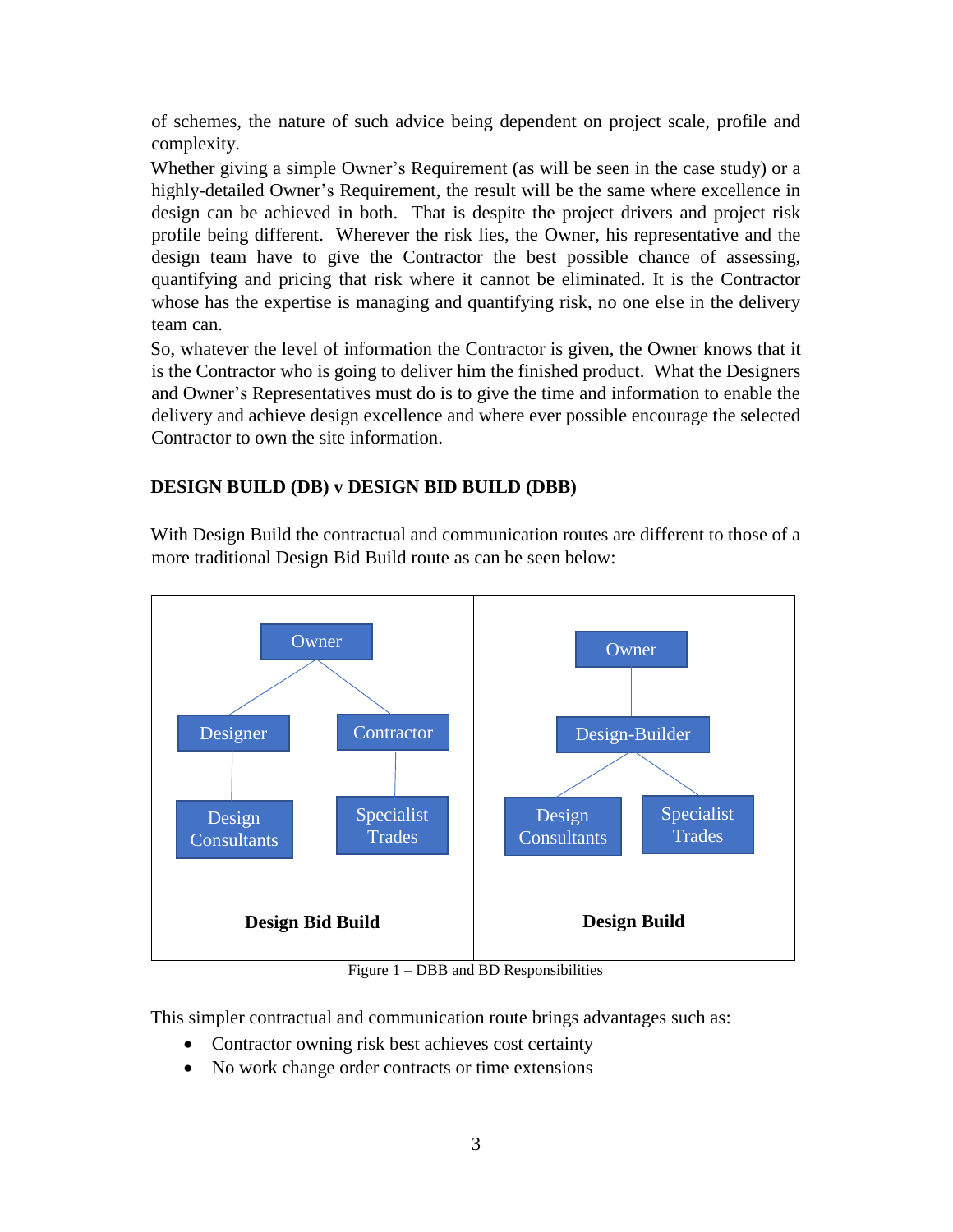- Designers encouraged to design what the Contractor can and is able to construct to his best ability as opposed to design what the Designers want the Contractor to build
- Best delivery time
- Best price

However, disadvantages include:

- State Institutions and Authorities unfamiliar with design and build procedures tend to adopt half-baked solutions rendering the design and build advantages inert
- Public bidding procedures often negate selecting bone fide experienced Design and Build Contractors and select by public tender those deemed suitable resulting in often an inexperienced bid list

Research over 351 projects, undertaken for the Charles Pankow Foundation and Construction Industry Institute, has found that "After 20 years, DB *(Design-Build)* projects are still delivered faster and with greater reliability in cost and schedule performance" (Molenaar, K & Franz, B 2018). In detail:

- DB projects were 0.3% less expensive than DBB but more importantly saw 3.8% less cost growth than DBB (Molenaar, K & Franz, B 2018).
- DB projects were 36% faster than DBB and saw 1.7% less schedule growth than DBB (Molenaar, K & Franz, B 2018).

The results when compared against the Construction Management route were more showed greater favor towards DB.

## **ROLE OF THE DESIGNER**

At the advent of Design Build, designers initially had to adapt from their previous role of serving the Owner to serving the Contractor and this has resulted in them being challenged to think differently and to provide alternative solutions to meet the same end requirement. The Architect or Engineer may not be King any more but still plays an important part of a multi-faceted team that working together producing projects with more certainty of cost and time output. The lead consultant can still be (but not always) the lead designer and co-ordinates the design of others into the overall project, but the master is no longer just the Owner.

Unfortunately, many fellow professionals still treat design and build as a threat to their professionalism and status, and this is unfortunate. The same happened in the UK but this has changed, and those initial cynics have been converted and now treat design and build as a normal procurement procedure.

In many cases where time is the essence to give the Owner best value can be to retain the Owner's Designers through from concept design stage to the construction phase. Language such as "Novation" is now used to ensure that the Designers' responsibilities are transferred from Owner to Contractor. Still the Contractor must be allowed to accept or refuse any novation as it is essential not to relieve the Contractor from design responsibility where he might argue that "you imposed this Designer on me" to deflect such responsibility.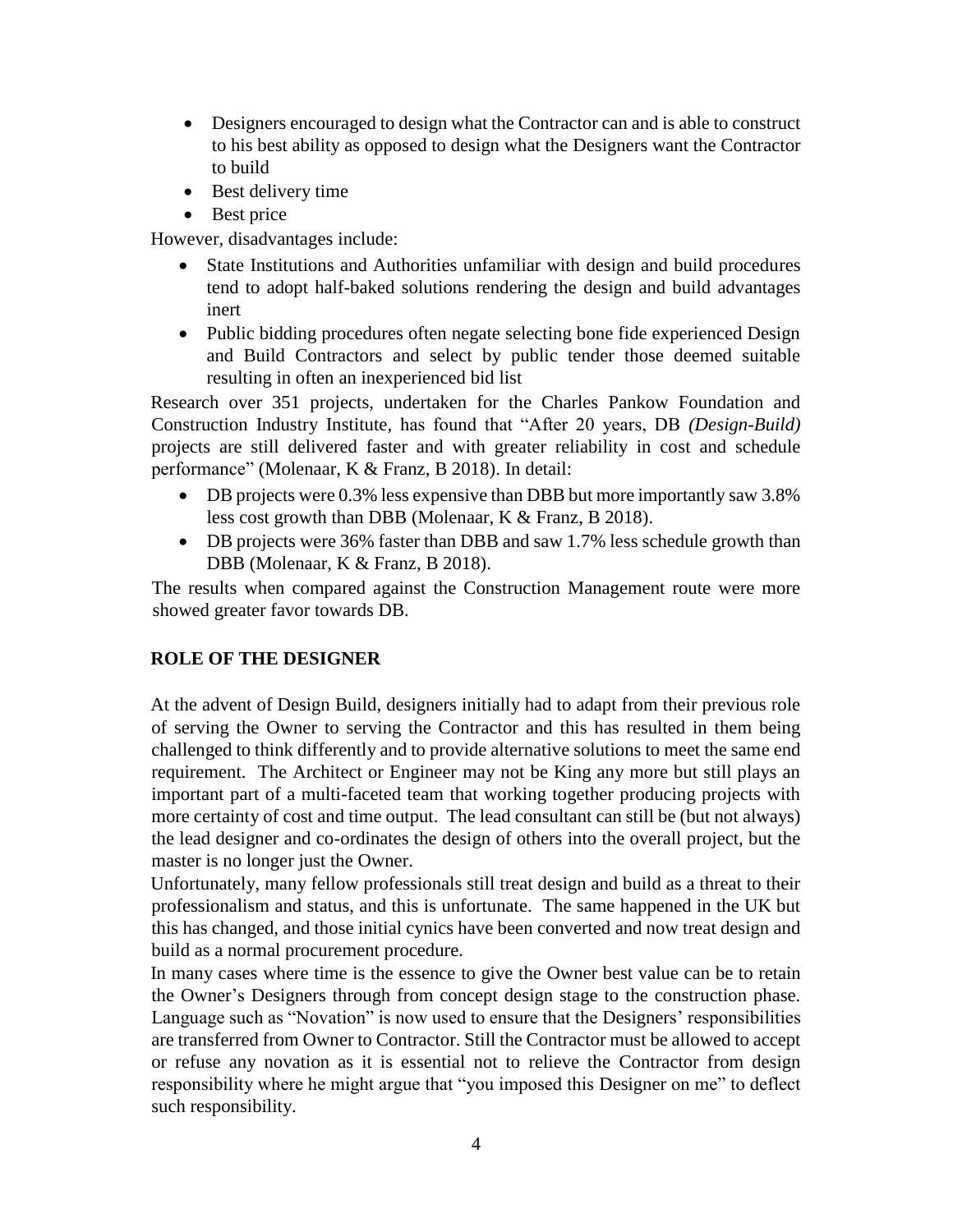By novating the Designers, their original appointment to the Owner and associated design responsibilities are transferred to the Contractor. A typical Designer appointment outlines the services that the design will undertake, aligned to the standards of and services defined by their own professional body, their responsibilities and how and when they will be paid. The novation agreement, between Owners, Designer and Contractor, contains language transferring those responsibilities to the Contractor. The Contractor should be aware of both appointment and novation agreement (and any thirdparty warranty language) and the time of bidding and these should be an exhibit in the Owner's requirements.

Importantly during the execution of the works, should the Designer be witness to anything he feels to be in contravention to either the Owner's requirements or good construction standards, he still has an obligation (as part of his appointment) to the Owner in advising on the issue, despite being under the direction and employment of the Contractor. Some say the Owner still has his spy in the camp!

Where the Designer is novated, important experience of the project is retained, design concept and design intent rational does not have to be re-learnt by a new Designer, and most importantly by knowing that they are to be novated, the Designer's concept and intent must be adapted to be buildable.

The downside to novation is that the Designer is protective of the design and may resist the efforts by the Contractor to change materials or alternative methods of construction. A Designer appointed fresh to the project by the Contractor is more inclined to work in the Contractor's interest above all else. This is why the Designers convince the Owners to novate!

A key change in mindset is required from the Designer, the 30%-60%-90% design stages are not necessary or really relevant, with the design and drawing output schedule geared towards the construction schedule, and in particular the Contractor's procurement schedule, to support and incorporate design Subcontractor proposals into the overall design. The design release schedule is Contractor and supply chain led rather than Designer led. So, you don't need the fencing proposals day one!

In summary, the benefits this approach brings cost efficiency and innovation to the design process, this process being informed by Contractor methodology, supply chain improvements and incremental design release reducing overall project time.

#### **OWNER'S REQUIREMENTS**

Design Build integrates the procurement team providing Designers the opportunity to increase their skill sets to design more cost efficiently, alternative material use and innovated systems to suit alternative and safer build methods and to the Contractors' schedules. Contract administrators or Owner Representatives have developed skills beyond the traditional cost consultant and take on the "Project Manager" mantle to ensure the Owner's Requirements are being complied with. The project manager is the first responder to the client providing an independent view rather than a design centric response that would possibly be otherwise given.

The skill required in writing an Owner's requirements that transfers risk from Owner to Contractor while maintaining the same quality product should not be underestimated.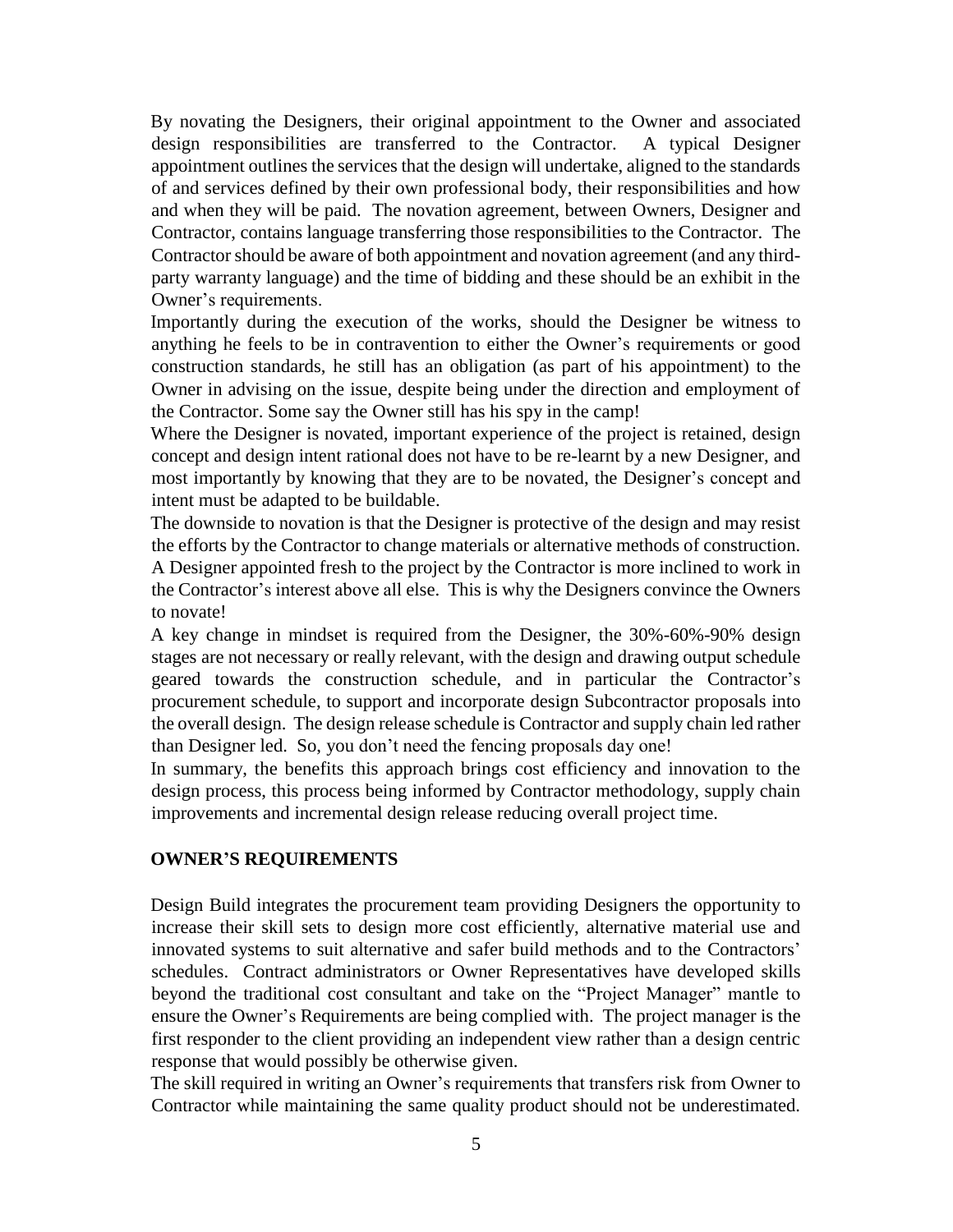Too many projects have failed the Owner's expectations on either quality, cost or time owing to poor requirements. The risk of not having a detailed or appropriate Owner's Requirements in the first instance is the submittal of bids with a wide cost variance and high volumes of clarifications. Once on site this develops into differing interpretations and dis-satisfaction of the built product as well as encouraging cost variances.

The fundamental point is that the information the Contractor receives is a requirement, not a design from which they can build. The onus is on the Contractor to take the requirement and prepare the best possible proposal, driving the design, be it materials or method influenced, for cost efficiency.

It is important in any requirement for the Contractor to "own" the information he is relying on to base his proposal.

Relevant to the Port industry we have seen many clients providing very comprehensive site investigation reports and findings and made them an exhibit in the tender documents. The bidding Contractors were then expected to use these findings to base their bids on. We all know the reliability of site investigation data and their true condition representation. Sadly, such variances in the data provided to that exposed often differ rendering an excuse for project and cost variation. To avoid this such data, if available, should be used as a "guide" and it should be up to the bidders to take ownership of that information or augment it with their own so that the Owner does not become responsible for any site variances and ensuing costs

The passing of risk from the Owner to the Contractor is best achieved by early partnering with a Contractor, including engaging a Contractor to undertake early enabling works to identify and quantify unknown risk. These enabling works can take the form of further site investigations, survey or uncovering works to expose and quantify risks. It is perfectly reasonable for the Owner to pay for these works – he would otherwise have had to do so himself anyway. The point being these works negate further Owner responsibility for any potential erroneous information that the Owner may provide.

#### **CONTRACT / EVALUATION**

There are several standard forms of contract to procure Design Build. Internationally the FIDIC (Fédération Internationale des Ingénieurs Conseils) form is used, whilst in the USA, we have working knowledge of the AIA (American Institute of Architects) form and know of the DBIA (Design Build Institute of America) form. The key to any standard form of contract is then not to let the lawyers loose on it however, we would encourage amendment to these forms to secure the cost certain principles we expect.

There is a common trend to invite our legal cousins to pour over standard contracts where often time charge led they tend to seek part rewrite. This is not criticism but an observation as this results in the Contractor having to employ their own legal advisors to unravel the changes, re assess the risk and price accordingly. Bottom line – more costs to the project.

Contractors who are asked to bid, or chosen to negotiate, should be selected according to their suitability for the project. A simple RFQ (Request For Qualifications) will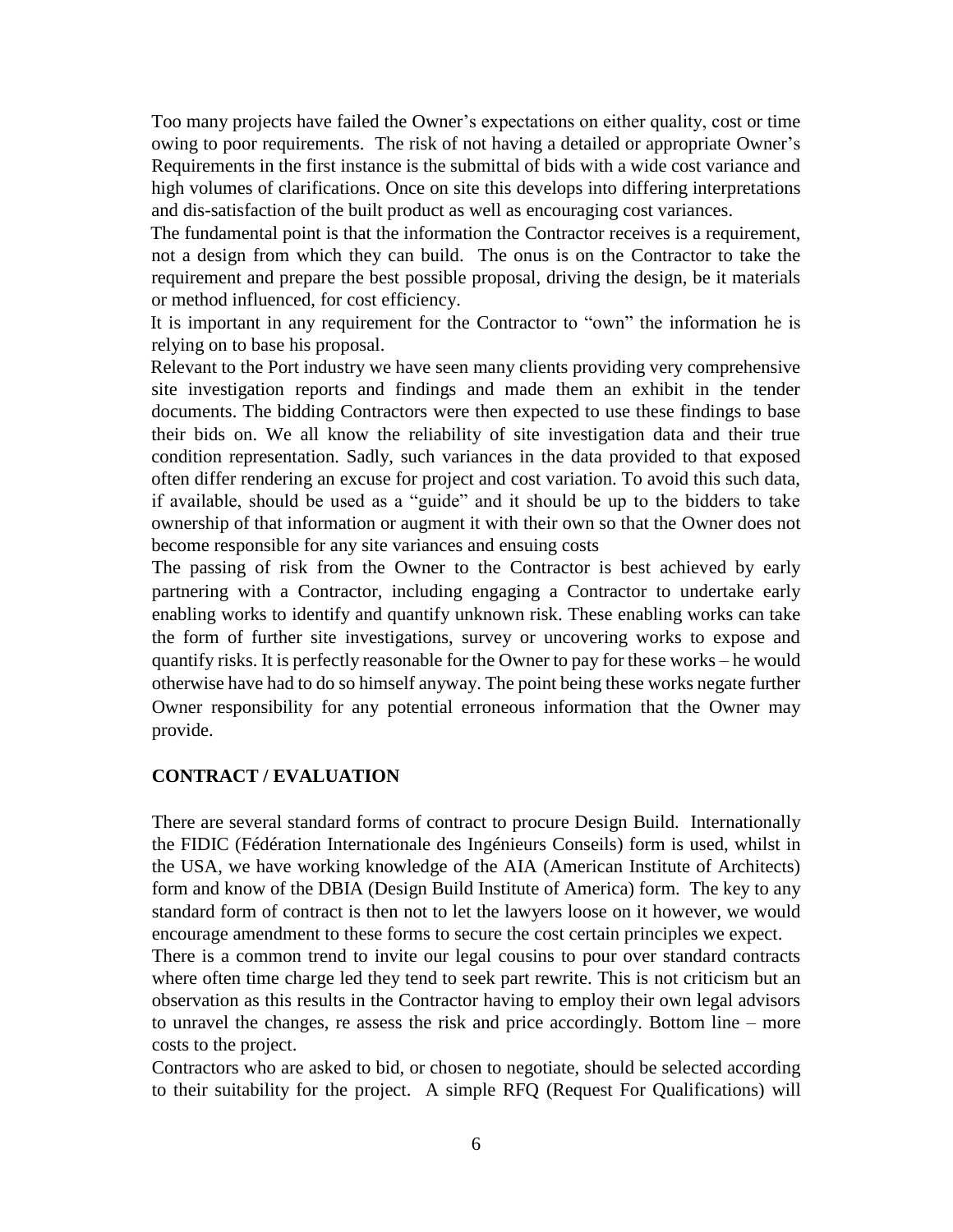establish who are the best Contractors based on experience, understanding of Design Build, cost certain delivery, quality benchmarks, project schedule adherence and instances of legal claims

Evaluation of bids to deliver best value rather than lowest cost is a driver of excellence in Design Build. Too many times over budget projects are subject to post bid "value engineering", however this is misrepresented as cost cutting and brings no value to the client. In practical terms, the case study detailed in this paper is a recent project which had detailed Owner's Requirements, tight financial spread of bids from a list of very capable Contractors making evaluation and final decision choices about delivery and value rather than simple cost reduction. This case study project also demonstrates that design excellence can be achieved through Design Build procurement, development and execution.

# **OWNER'S REPRESENTATIVE**

The Owner's Representative operates as an arm of the Owner, however, is independent, and must remain so to administer the contract. Leadership, technical and facilitative skills are key to undertaking this role. Leadership skills necessary to establish a collaborative team environment include the ability to:

- Establish a vision and motivate others, delegate, inspire and communicate effectively
- Identify, manage and foster healthy and collaborative relationships
- Create an environment of trust and collaboration characterized by the ability to create program/project alliance and build a common purpose
- Guide a facilitative formal partner approach to issue identification and resolution, formulating and maintaining an integrated and cohesive team
- Help the Owner promote and build one team (One Team One Goal), including laying the groundwork by developing the processes to achieve this
- Guide and create consensus with all the stakeholders (internal and external) on the project definition, intent, design, cost and schedule
- Represent the program/project and its goal to all the parties
- Recognize (and avoid, or disclose and waive) material conflicts of interest
- Carry out duties with integrity and character, recognizing that Owner's Representatives may be required to function in multiple roles
- Integrated project delivery skills including design-build, construction, estimating, Architectural, Engineering, MEP or other discipline design

The experience and education of an Owner's Representative are essential to direct Designers and Contractors alike. The Owner's Representative must have proven experience that includes an in-depth understanding and knowledge of:

• Required policies, processes and procedures in support of all procurement methodologies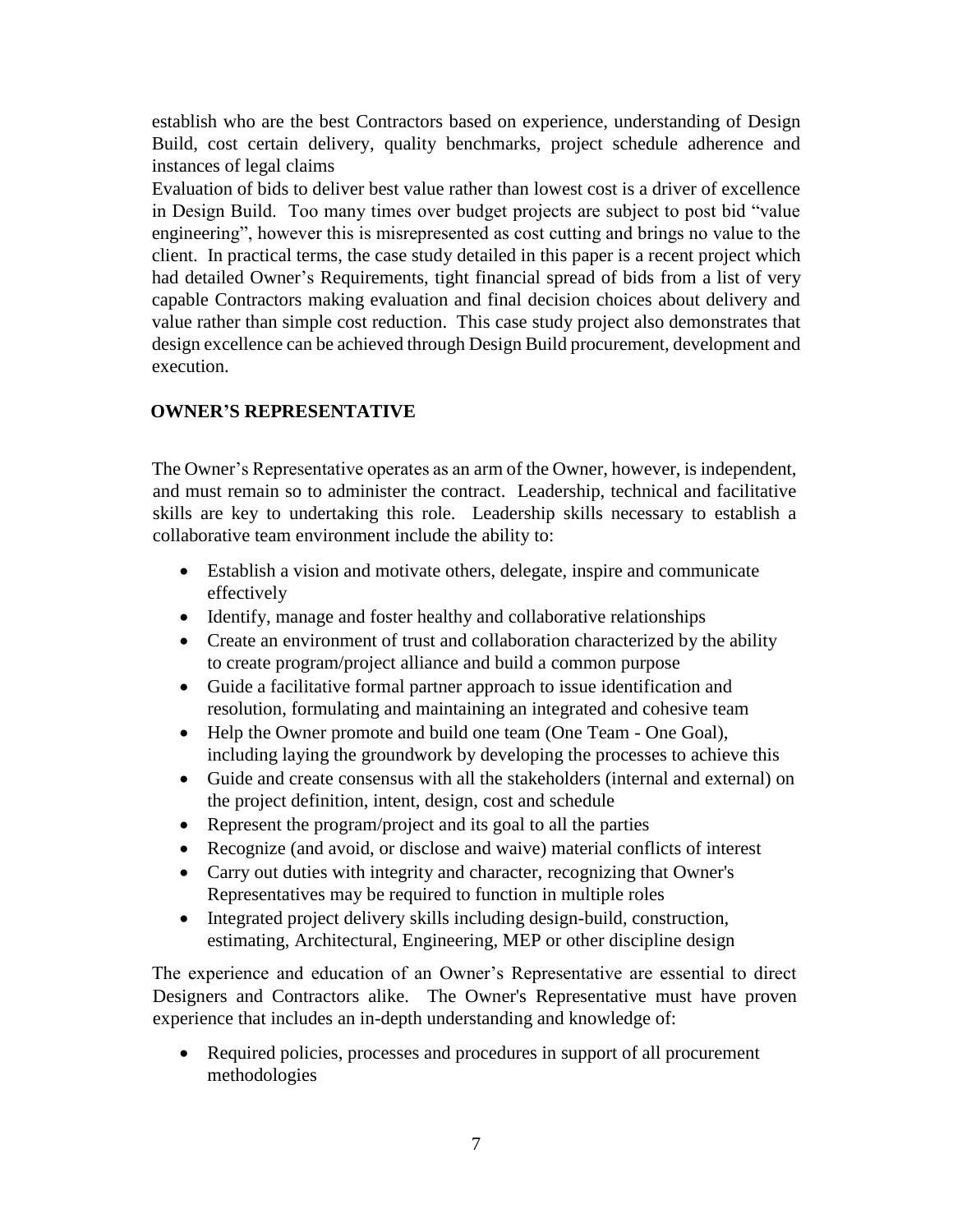- Local, State, and Federal contractual agreements including in-depth knowledge of different program/ project delivery methodology such as:
	- o Program Control Systems, tailoring and implementing program control and reporting systems including but is not limited to: cost estimating; program/project scheduling; cash flow and accrual projections; earned-value analysis; progress reporting systems;
	- o Project management information systems, technology and tools
	- o Procurement processes including the ability to assist the Owner with selecting the right team, as well as RFQ, RFP and agreement template development
	- o Qualifications-based and best value selection processes
- All construction techniques in order to provide pertinent buildability input during initial concept design stage onwards
- Strong capability for design, project cost and schedule review to include:
	- o Ability to assist in assuring design submissions meet the intent of the RFP and accepted competitive proposals
	- o Confirming that any agreed-upon enhancements and/or deviations are consistent with the contract requirements
	- o Practical schedule and methodology knowledge to set initial schedule requirements and interrogate / respond to Contractor's schedule submittals, progress reporting and potential extension of time claims
	- o Independent cost estimation skills
	- o Understand what value means, how balance sheets and business plans work, funding and investment criteria
- Working knowledge and keen awareness of:
	- o Market conditions and practices to promote a competitive field (indepth knowledge of commodities availability and cost escalation factors, e.g. availability of key trade Contractors and skilled labor)
	- o Design and construction industry standards applicable to the project
	- o Applicable industry and building codes
	- o Environmental restrictions and concerns
	- o Market sector specific requirements
	- o Risk allocation and management
	- o Innovation as an outcome of effective design-build, and the innovative use of best practices to meet Owner's needs

Facilitative skills combined with leadership skills result in a "Facilitative Leader". Among the most critical facilitative skills for an Owner's Representative are the ability to:

- Be able to ask of others and know what you are asking is practical and achievable
- Use active listening skills, including paraphrasing, summarizing, reflecting, and questioning
- Encourage and generate participative discussion in groups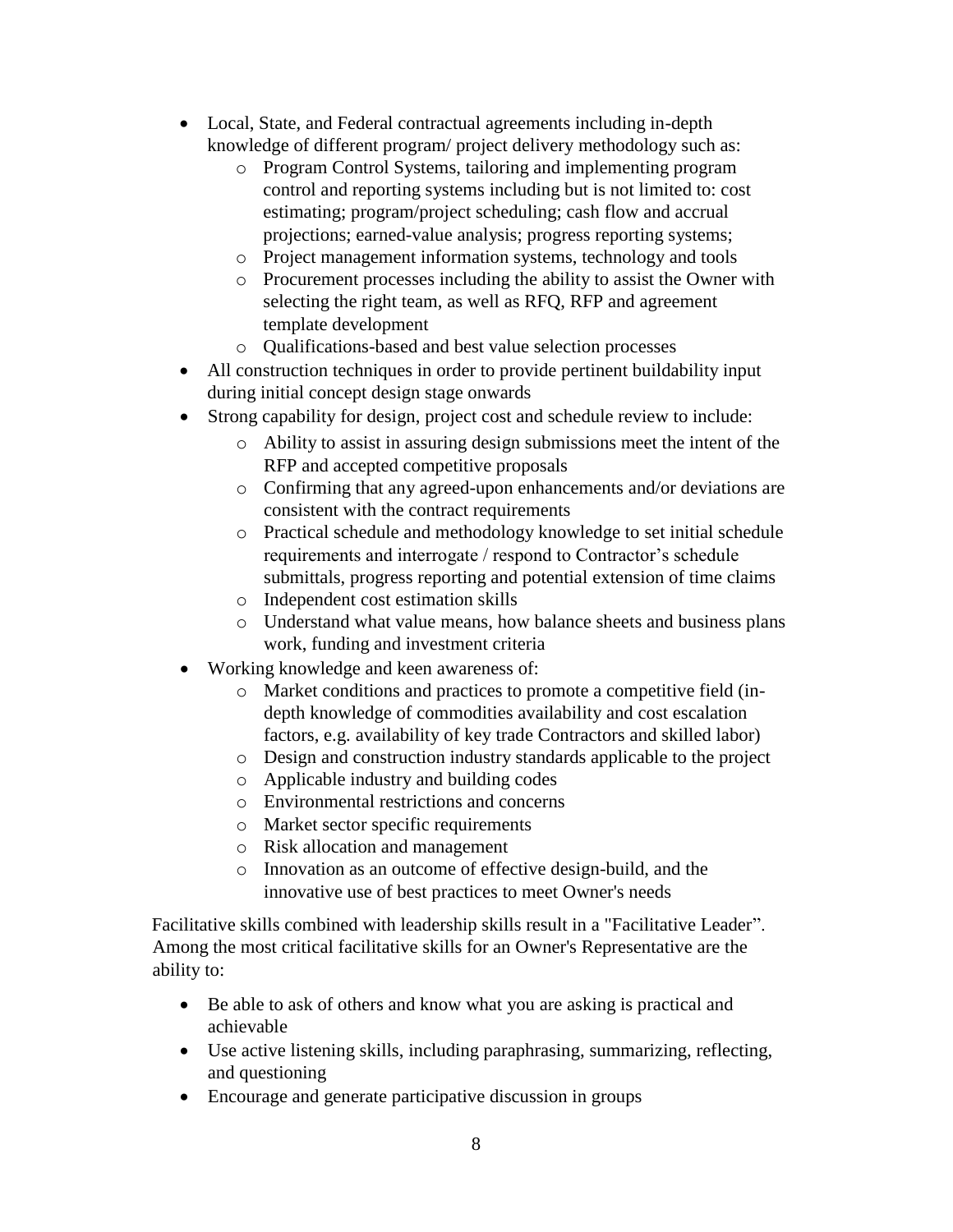- Stimulate creative thinking through brainstorming/other idea-generation processes
- Stimulate strategic consideration of alternatives and informed decisionmaking of appropriate choices
- Manage contrasting perspectives
- Lead/design inclusive group processes that honor different learning styles
- Help shape more powerful and strategic questions for exploration

With honed facilitative skills the Owner's Representative will have the ability to guide and facilitate:

- Teambuilding and alignment of Owner's objectives and expectations
- Procurement process
- Agency reviews
- Design and construction execution
- Project closeout processes

From experience, those with an element of Contractor background make suitable Owner's Representatives.

## **CASE STUDY**

The Owner signed a thirty-year lease with the Port Authority to develop and operate a 25-acre container yard adjacent to an operating container yard.

Regular Port Authority standards and guidelines initially made the project business plan unviable but by persuading the Port Authority to accept a reduced infrastructure specification for the site for the tenant's specific use over the concession period, the project became viable.

The design had to be cost driven to support the Owner's business plan. Owing to the adjacent container terminal, boundary interface elevations were to be constrained however that did not stop us challenging this constraint. The site also suffered utility and oil pipeline constraints on the southern boundary. The exact locations of these pipelines were recorded following a number of excavated potholes, to ensure their position did not encroach on to the site or that their depth would affect the construction works at the boundary edge.

In addition to the adjacent to an operational container yard, the Port also had commissioned a new extension to this container yard, the construction of which was ongoing at the start of this project.

Armed with a project construction budget, three bidders were selected on their ability to deliver a project of this size and nature. Two of the three bids were within 1% of each other, both within budget. The selection decision was not made purely on cost, but on the value they brought to the project, their attitude and appetite to deal with risk. The post bid negotiations are where the best Contractor shines and stands out from his competitors. The ability for the successful Contractor to differentiate himself from the others is a skill all Contractors should learn. It is an art, part poker game, part confessional, but as an Owner's Representative, you find out who really wants it and